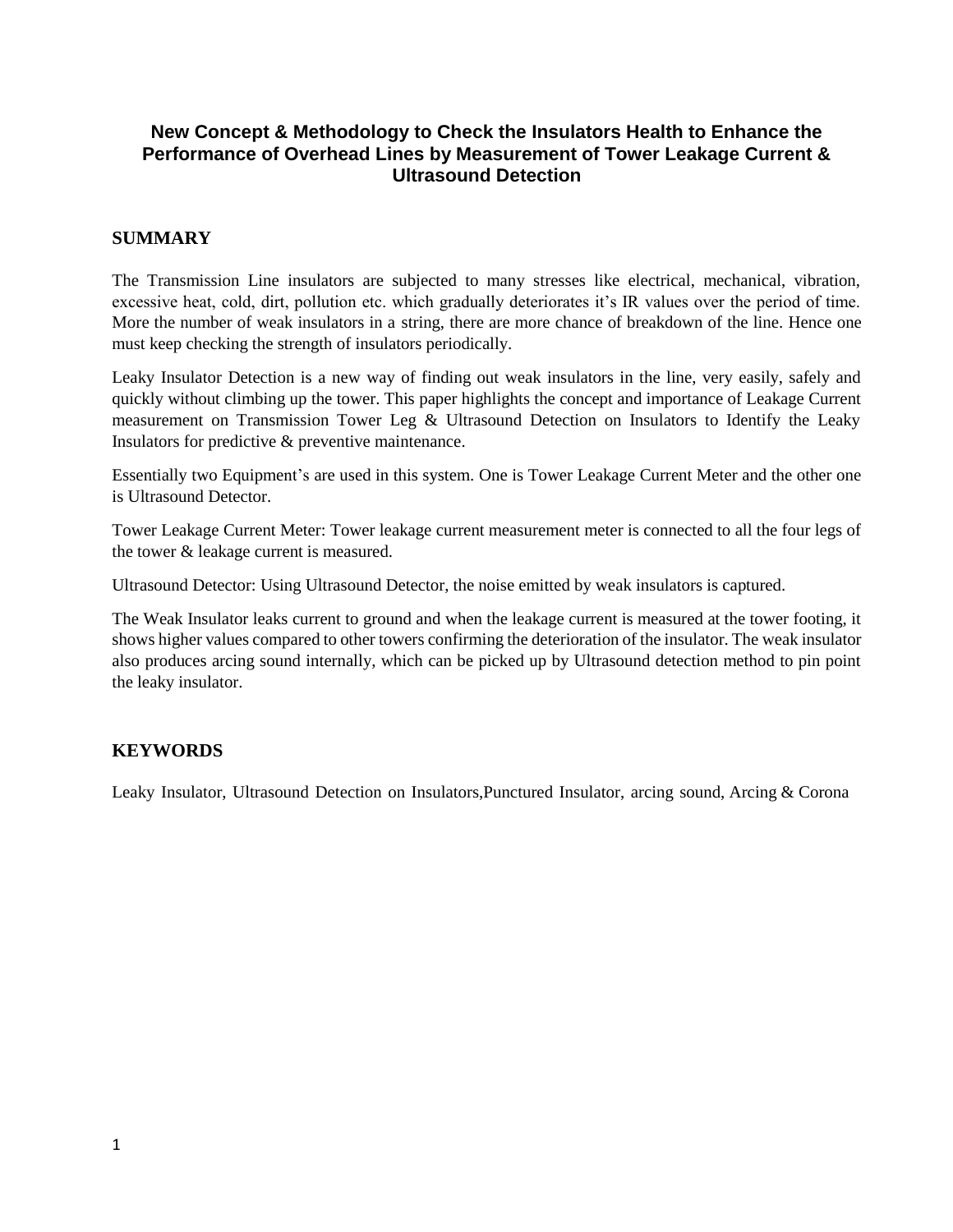### **INTRODUCTION**

The weak Insulator leaks current to ground and when the leakage current is measured by Leakage Current Detector at the tower footing, it shows higher readings of leakage current compared to other towers confirming the deterioration of the insulator. The weak insulator also produces arcing sound internally, which can be picked up by Ultrasound Partial Discharge detection method to pin point the leaky insulator.

#### **How deterioration of the Insulators lead to Leakage Current & Ultrasound Partial Discharge:**

- The Puncture insulator causes leakage current due to loss of insulation. This will lead to flow the leakage current from the tower leg to ground & can be measured with Tower Leakage Current measurement method as discussed below.
- This puncture is associated with arcing noise internally. Detection of Arcing can be done with Ultrasound Detection method as discussed below.
- Gradually over a period of time arcing will deteriorate the insulators & will fail tripping the line.



insulator.

#### **Leakage Current Facts:**

The Leakage Current is directly proportional to the Degradation of Insulator.

Arcing & Corona: Leakage Current increases with Arcing and Corona

Good Earthing: This helps the leakage current to dissipate quickly

So, the high value of Leakage Current is the primary information of the Tower healthiness.

# **Advantages of using LID**

- **Analyzing the leakage current ofthe towerfromthe ground by towerleakage current measurement methodology will help O&M team for taking right decision towards pin pointing tentative flash over/shorted insulators.**
- **Ultrasound measurement methodology uses to pin point the particular string of the tower by taking leakage currentsresults.**
- **From ground level leaky Insulators can be identified. No need to climb on tower, no shut down required.**
- **No skill manpower required, Easy & Simple operating procedure.**
- **Single Instrument for all type of Transmission Line Insulators (Glass, Porcelain & Polymer).**
- **Single instrument to locate Leaky Insulators, Corona discharge, Loose hardware Joints & improper addition earthing installation.**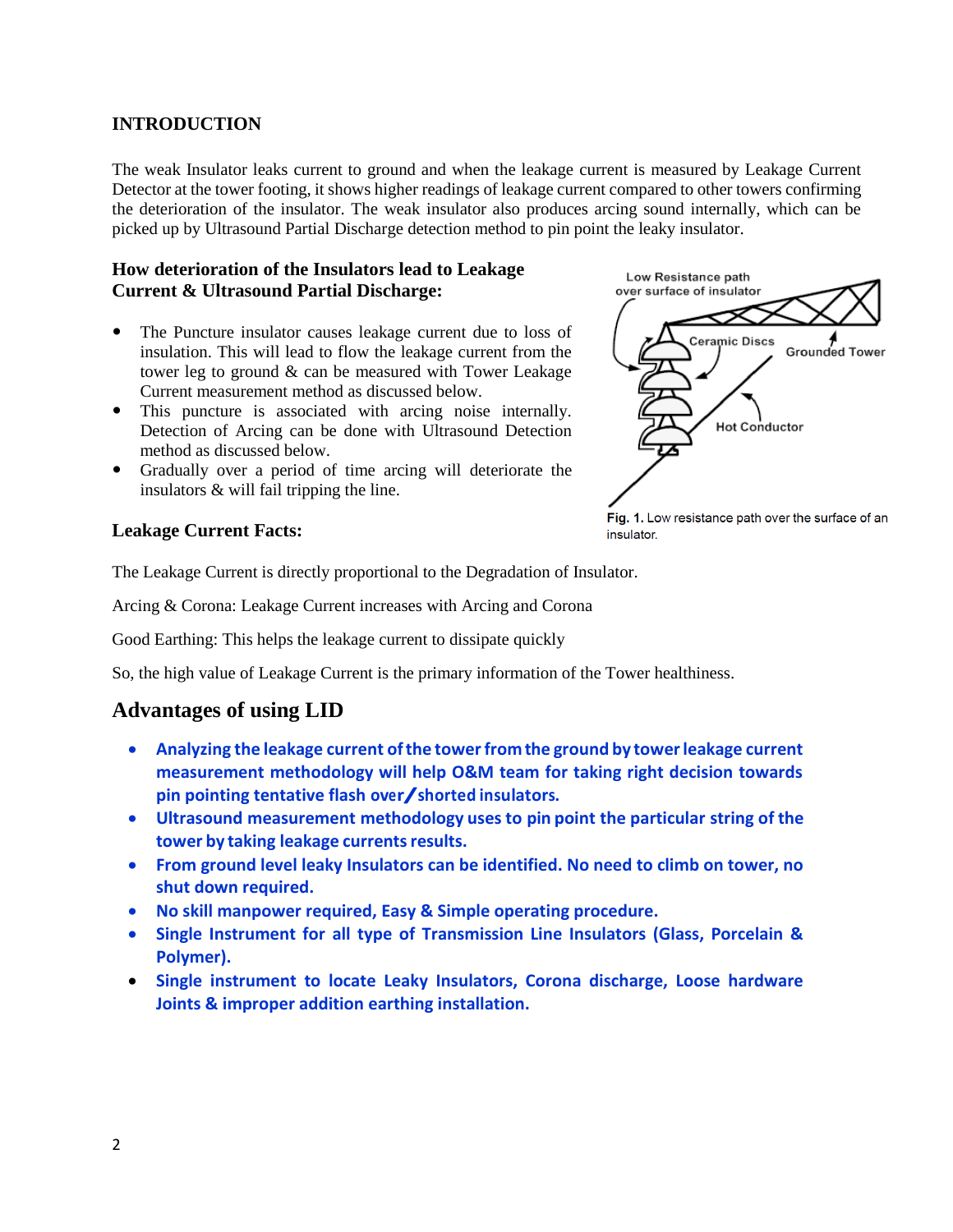#### **NEW CONCEPT & METHODOLOGY TO CHECK THE LEAKY INSULATOR**

New concept has been found to check the Leaky Insulator by measuring the Tower Leakage Current measurement & conducting the Ultrasound Detection typically with on Insulator Strings to Identify the Leaky Insulators. Basically, Methodology has been categorized in two parts as mentioned below.

### **Fig-A**

#### **Step-1:**

- 1. Measurement of Leakage Current at Tower Legs, two setup has been shown & explained: (Any one setup can be used as per requirement of the site)
- a) 400mm Diameter CT Sensor- Shown in Fig-2

#### **Step-2:**

2. Ultrasound Detection on Insulator Strings to Identify the Leaky Insulators – Shown in Fig-3



**Fig-B**

#### **TESTING METHODOLOGY:**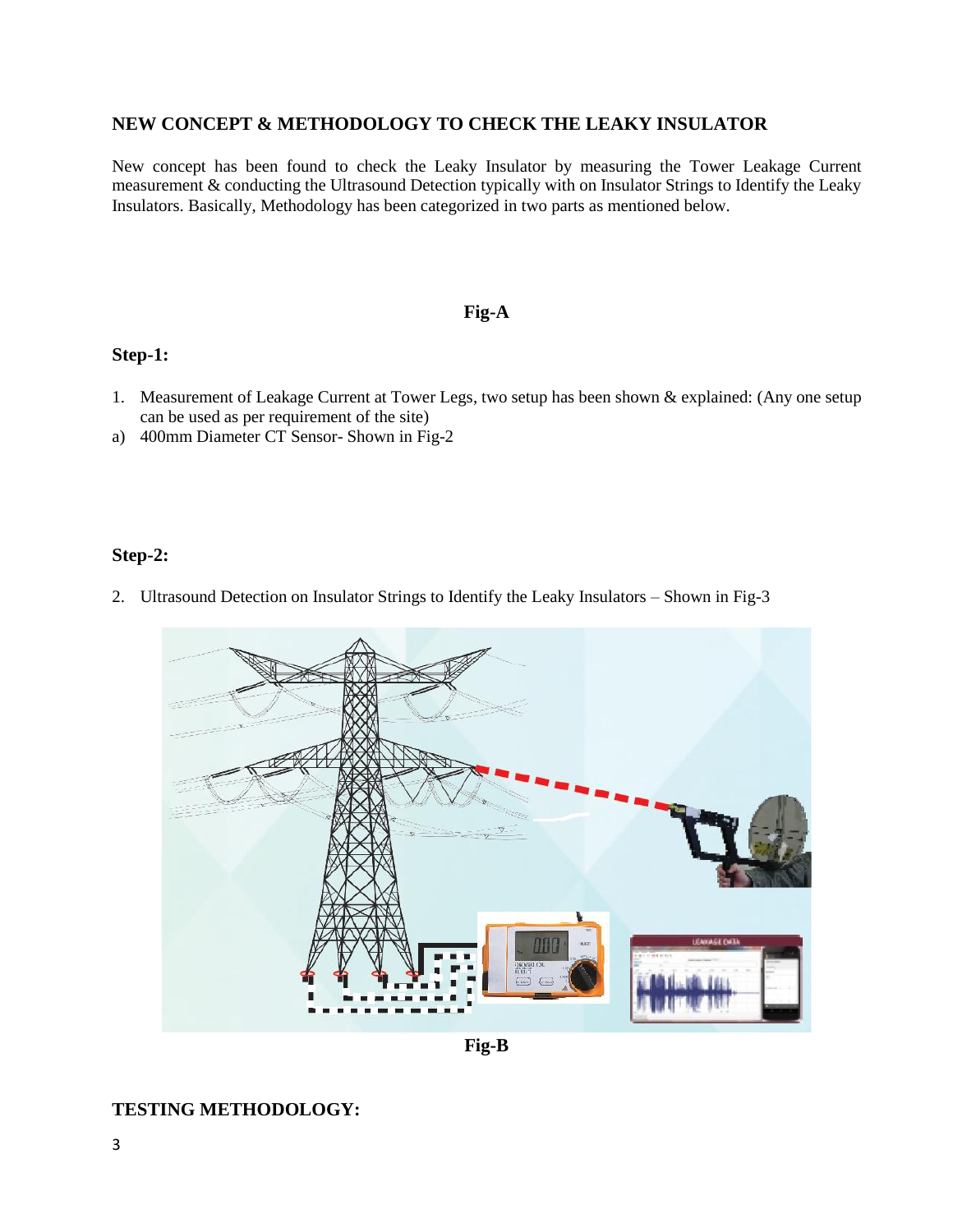### **Step-1:**

### **MEASUREMENT OF TOWER LEAKAGE CURRENT**

- 1. Clamp the whole leg after the breaching.
- 2. Extend the whole wire properly so that there should not be any turn.
- 3. Stretch the whole wire so that it should not touch the ground.
- 4. Hold the Display unit as low as possible.
- 5. Power ON the Display unit, select range, wait for 10-15 second to get the stable leakage current value
- 6. Note down the Leakage Current

400mm Diameter CT Sensor



In First method Leakage current measurement instrument was used having CT diameter of 400mm. CT was clamped on whole leg landing on Tower stub. Equipment display unit was placed on the ground for obtaining the data Shown in Fig 1.

**Fig-1**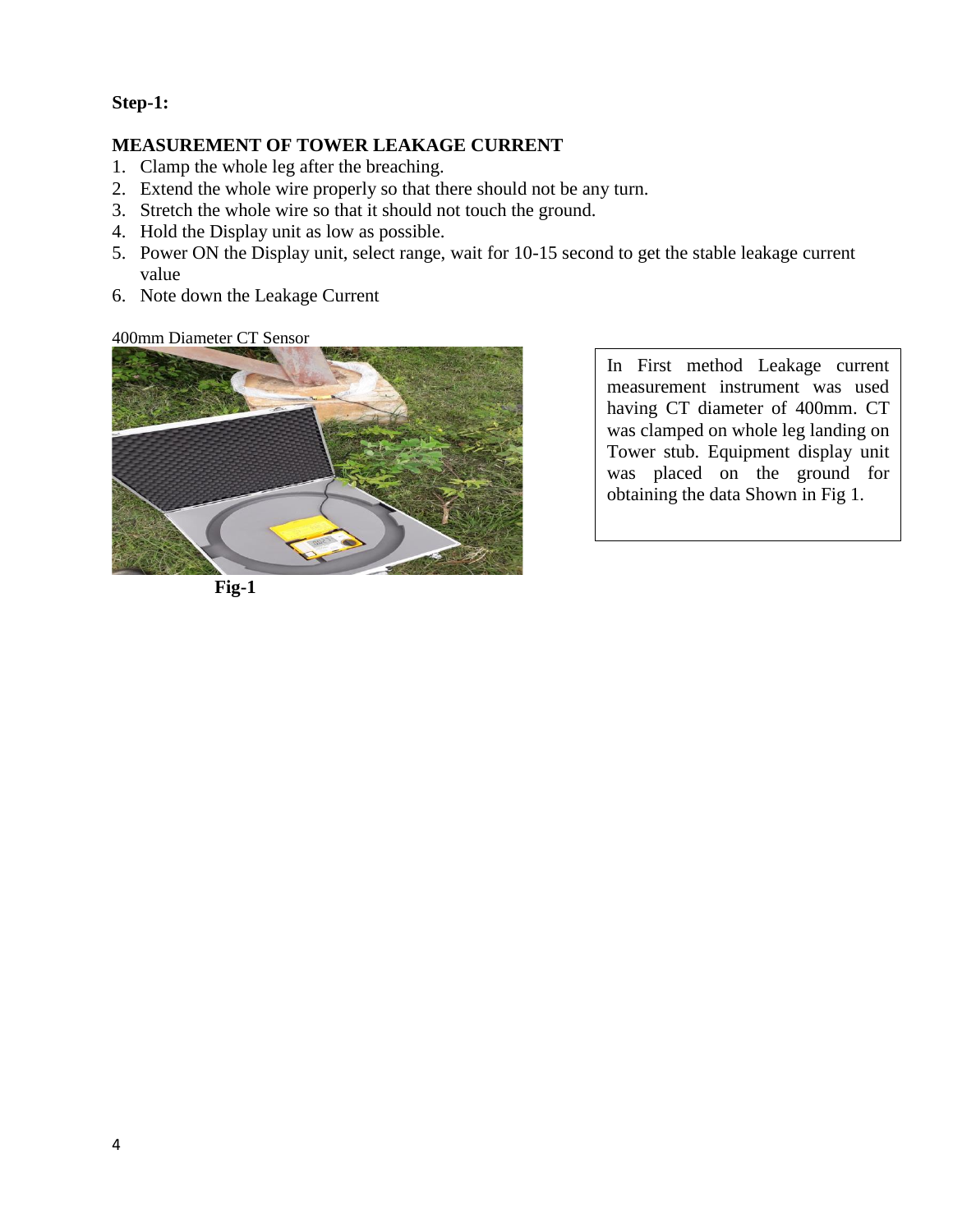# **Step-2:**

## **A) Ultrasound Detection on the Leaky Insulator**

Ultrasound Detection method has been used to pinpoint the leaky insulator on the transmission tower.

- 1. Put the gain in "full gain "●" mode
- 2. On the Receiver, Select 3~3.5 Sensitivity
- 3. Aim the tower insulator using rifle Structure
- 4. While scanning, the focussing part of object, Rifle sights and operator's eye should be in Straight Line as shown in fig-5 to pin point the location of Ultrasound discharge  $\&$  to identify the Leaky Insulator.



### **Ultrasound Detection Pinpoint of Leaky Insulator**



5. Provision of software analysis:-There is provision of measurement of PD through external devices such as mobile which can directly connected to Ultrasound detector and we can see the output graphs and can confirm the fault/leaky insulators.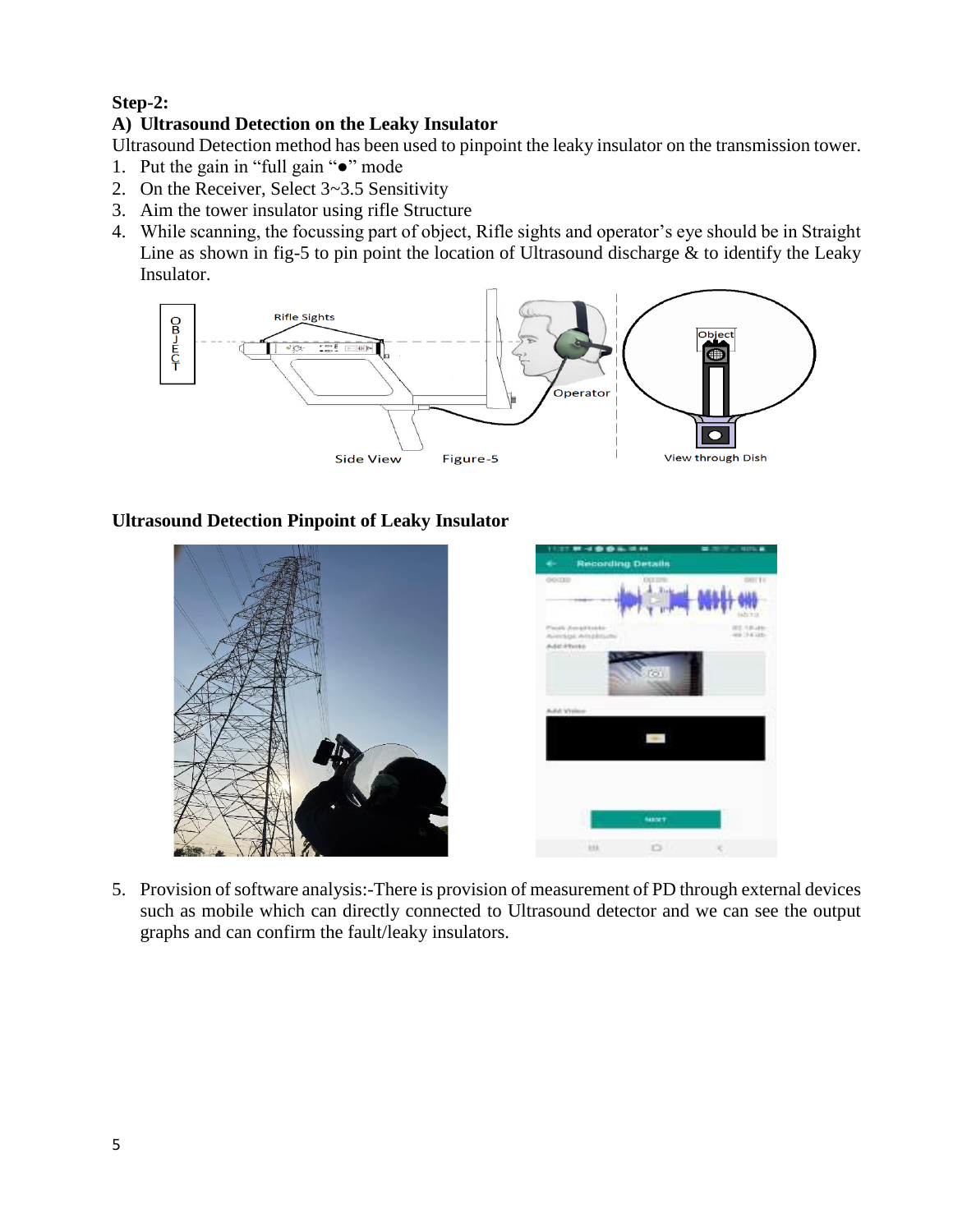#### **Tolerance Level of Leakage Current**

| <b>HVAC Transmission line voltage level</b> | Abnormal Tower AC leakage current in mA |  |  |  |  |  |  |
|---------------------------------------------|-----------------------------------------|--|--|--|--|--|--|
| 132 KV Single Circuit                       | 150 mA                                  |  |  |  |  |  |  |
| 132 KV Double Circuit                       | 180 mA                                  |  |  |  |  |  |  |
| 220 KV Single Circuit                       | 200 mA                                  |  |  |  |  |  |  |
| 220 KV Double Circuit                       | 250 mA                                  |  |  |  |  |  |  |
| 400 KV Single Circuit                       | 350 mA                                  |  |  |  |  |  |  |
| 400 KV Double Circuit                       | 400 mA                                  |  |  |  |  |  |  |
| 765 KV Single Circuit                       | 800 mA                                  |  |  |  |  |  |  |
| 765 KV Double Circuit                       | 1000 mA                                 |  |  |  |  |  |  |

# **DECISION CHART:**

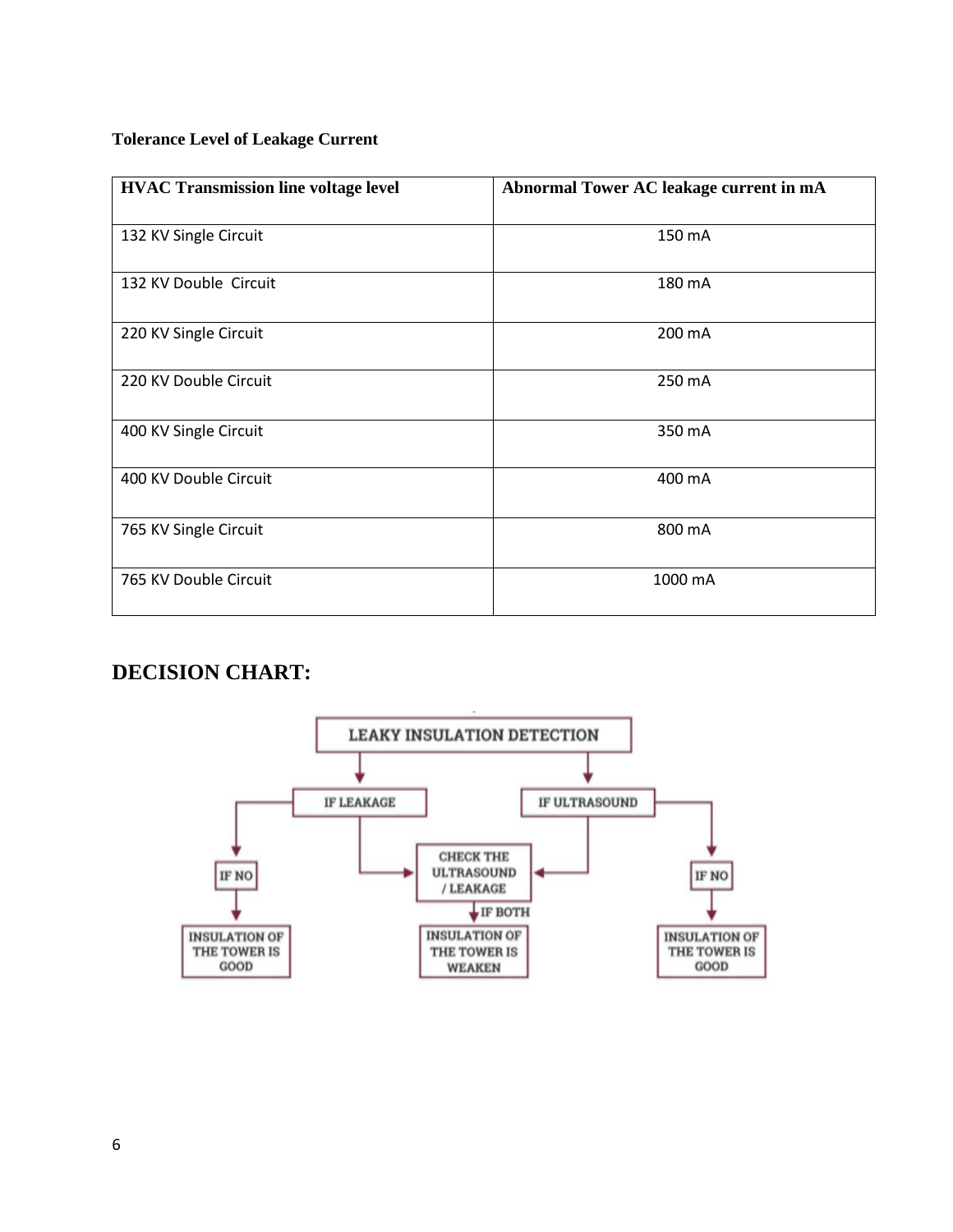### **Case studies PGCIL WR I**

Same is demonstrated in 400 KV SC Korba Bhatapara line and results are as follows;

| <b>SI</b><br>No | Line<br><b>Name</b>                               | Tower<br>Location | <b>Insulator</b><br>Type | <b>Tower Leakage Current</b><br>(mA) |          |          |          | Total<br>leakage<br>current           | <b>Partial</b>                                                                                              | <b>PID report</b>             |
|-----------------|---------------------------------------------------|-------------------|--------------------------|--------------------------------------|----------|----------|----------|---------------------------------------|-------------------------------------------------------------------------------------------------------------|-------------------------------|
|                 |                                                   | No                |                          | Leg<br>A                             | Leg<br>В | Leg<br>C | Leg<br>D | Discharge(Ultrasound)Scanning<br>(mA) |                                                                                                             |                               |
| 1               | 400kV<br>$K$ orba $-$<br><b>Bhatapara</b><br>line | 193               | Porcelain                | 94                                   | 78       | 114      | 112      | 398                                   | Partial Discharge<br>(Ultrasound) observed in Y<br>phase and B phase                                        | Matched<br>with the<br>report |
| $\overline{2}$  | 400kV<br>$K$ orba $-$<br><b>Bhatapara</b><br>line | 194               | Porcelain                | 126                                  | 67       | 98       | 78       | 369                                   | Partial Discharge<br>(Ultrasound) observed in Y<br>phase                                                    | $\prime\prime$                |
| 3               | 400kV<br>$K$ orba –<br><b>Bhatapara</b><br>line   | 202               | Porcelain                | 78                                   | 32       | 114      | 88       | 312                                   | Partial Discharge<br>(Ultrasound) observed in Y<br>phase and R phase. No Partial<br>discharge found in PH B | $\prime\prime$                |

### **Partial discharge graph (400 KV S/C Korba Bhatapara LOC NO 193 (Y phase)**



## **Partial discharge graph (400 KV S/C Korba Bhatapara LOC NO 194 (Y phase)**

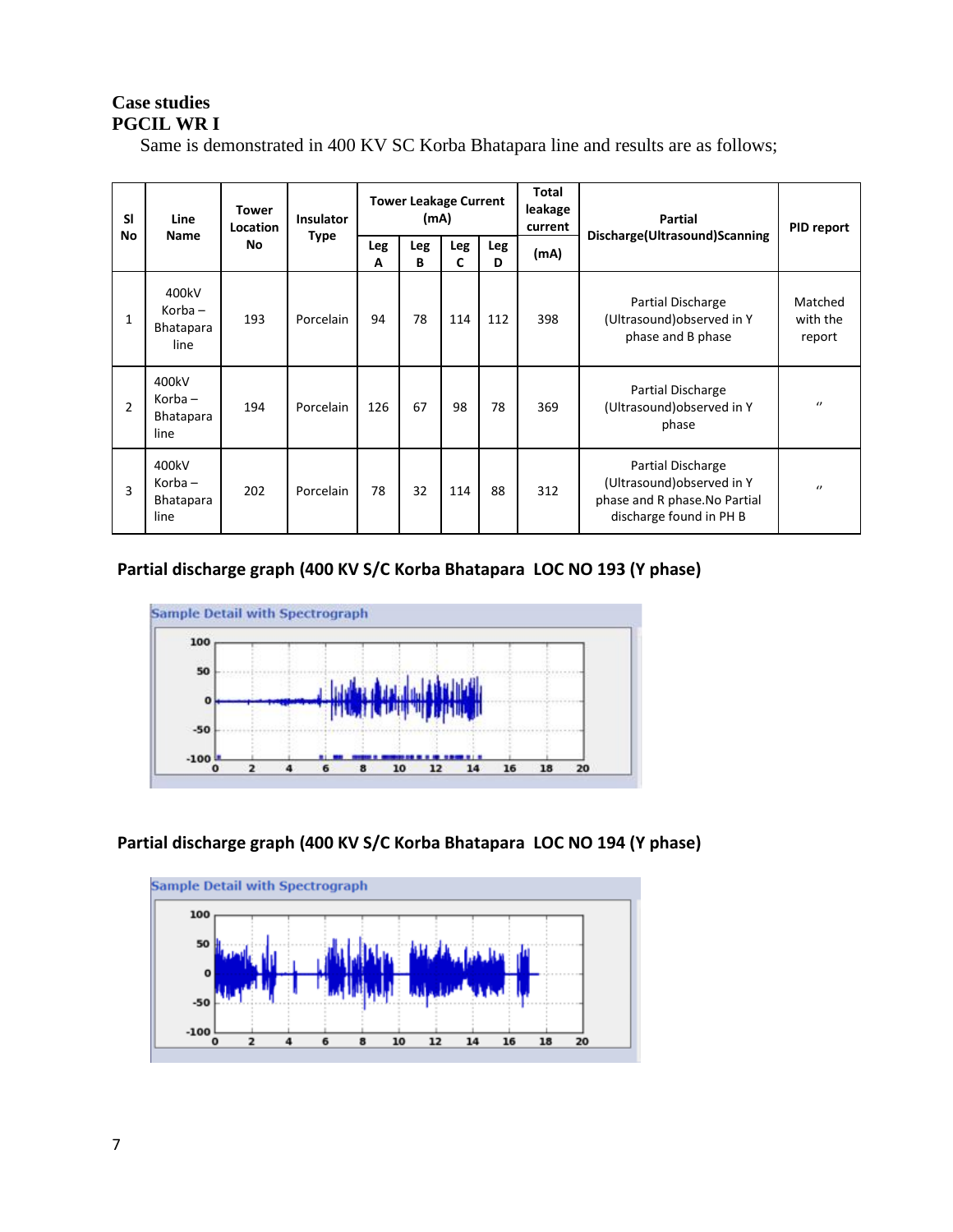**Partial discharge graph (400 KV S/C Korba Bhatapara LOC NO 202 (B phase)**



#### **CASE STUDY (From POWERGRID Bilaspur):**

In 400 KV Korba Bhatapara line measurement of Tower Leakage & Ultrasound Detection carried out to check the healthiness of the Insulators. PID results were already available with Bilaspur TLM team both results have been cross checked with the Data received with new methodology (Tower Leakage Current Measurement & Detection of Ultrasound Noise on the insulator strings)

As per the testing done by POWERGRID Bilaspur team for Tower Leakage Current & Ultrasound Detection, below are the locations where the problematic reading were found

- 1. Tower Location-218: Observed higher leakage current & Ultrasound has been observed on R & Y Phase. And previous PID data also indicating problem on the same R & Y Phase.
- 2. Tower Location-219: Observed higher leakage current & Ultrasound has been observed on R Phase. And previous PID data also indicating problem on the same R Phase.
- 3. Tower Location-224: Observed higher leakage current & Ultrasound has been observed on B Phase. And previous PID data also indicating problem on the same B Phase.

POWERGRID has found the new methodology to measure the tower leakage current & ultrasound detection

|       | <b>Transmission Line Tower data collection Sheet</b> |              |              |             |                  |                    |                         |             |                         |             |                          |                                                           |                                                           |               |  |                                        |                                                    |         |
|-------|------------------------------------------------------|--------------|--------------|-------------|------------------|--------------------|-------------------------|-------------|-------------------------|-------------|--------------------------|-----------------------------------------------------------|-----------------------------------------------------------|---------------|--|----------------------------------------|----------------------------------------------------|---------|
|       |                                                      | <b>Tower</b> | <b>Tower</b> |             | Leg-A            | Leg-B              |                         |             | Leg-C                   |             | Leg-D                    |                                                           |                                                           |               |  |                                        |                                                    |         |
| sl no | Date                                                 | no           | type         | Leg<br>(mA) | Earthing<br>(mA) | <b>Leg</b><br>(mA) | <b>Earthing</b><br>(mA) | Leg<br>(mA) | <b>Earthing</b><br>(mA) | Leg<br>(mA) | Earthing<br>(mA)         | <b>PDD</b> scanning                                       | PGCIL previous PID report                                 | <b>Remark</b> |  |                                        |                                                    |         |
|       | 5/2/2018                                             | 218          | $A+0$        |             | 30               |                    | 123                     | 29          |                         | 46          |                          |                                                           |                                                           |               |  | Ultra sound observed<br>on R Ph , Y ph | Problematic Insulator was<br>observed in PID graph | Matched |
| 2     | 5/2/2018                                             | 219          | $C+0$        | 102         | 63               | 29                 | 7                       | 95          | 31                      | 51          | 37                       | Ultra sound observed<br>on R Ph                           | Problematic Insulator was<br>observed in PID graph        | Matched       |  |                                        |                                                    |         |
| з     | 5/2/2018                                             | 226          | $A+0$        |             | 51               |                    | 61                      |             | 11                      | 81          |                          | No sound observed                                         | No Problematic Insulator was<br>observed in PID graph     | Matched       |  |                                        |                                                    |         |
| 4     | 5/3/2018                                             | 231          | $A+0$        |             | 41               |                    | 80                      |             | 22                      |             | 56                       | No sound observed                                         | No Problematic Insulator was<br>observed in PID graph     | Matched       |  |                                        |                                                    |         |
| 5     | 5/3/2018                                             | 207          | $A+0$        | 90          | 93               |                    |                         | 224         | 216                     |             | $\overline{\phantom{a}}$ | No. sound observed.                                       | No Problematic Insulator was<br>observed in PID graph     | Matched       |  |                                        |                                                    |         |
| 6     | 5/3/2018                                             | 198          | $A+0$        | 216         | 251              | 9                  | 30                      | 89          | 167                     | 158         | 44                       | No sound observed                                         | No Problematic Insulator was<br>observed in PID graph     | Matched       |  |                                        |                                                    |         |
| 7     | 5/4/2018                                             | 224          | $A+0$        | 30          | 77               | 170                | 168                     | 55          | 74                      | 60          | 117                      | Minute non<br><b>Continuous sound</b><br>observed on B ph | <b>Current PID report shows</b><br>problematic insulators | Matched       |  |                                        |                                                    |         |
| 8     | 5/4/2018                                             | 227          | $A+0$        | 289         | 361              | 224                | 351                     | 68          | 55                      | 173         | 125                      | Minute non<br><b>Continuous sound</b>                     | Current PID report shows<br>problematic insulators        | Matched       |  |                                        |                                                    |         |

to check the healthiness of the insulators is useful for the identification of faulty insulator stings before PID, which will help in predictive & preventive maintenance and to optimise the uptime of the transmission line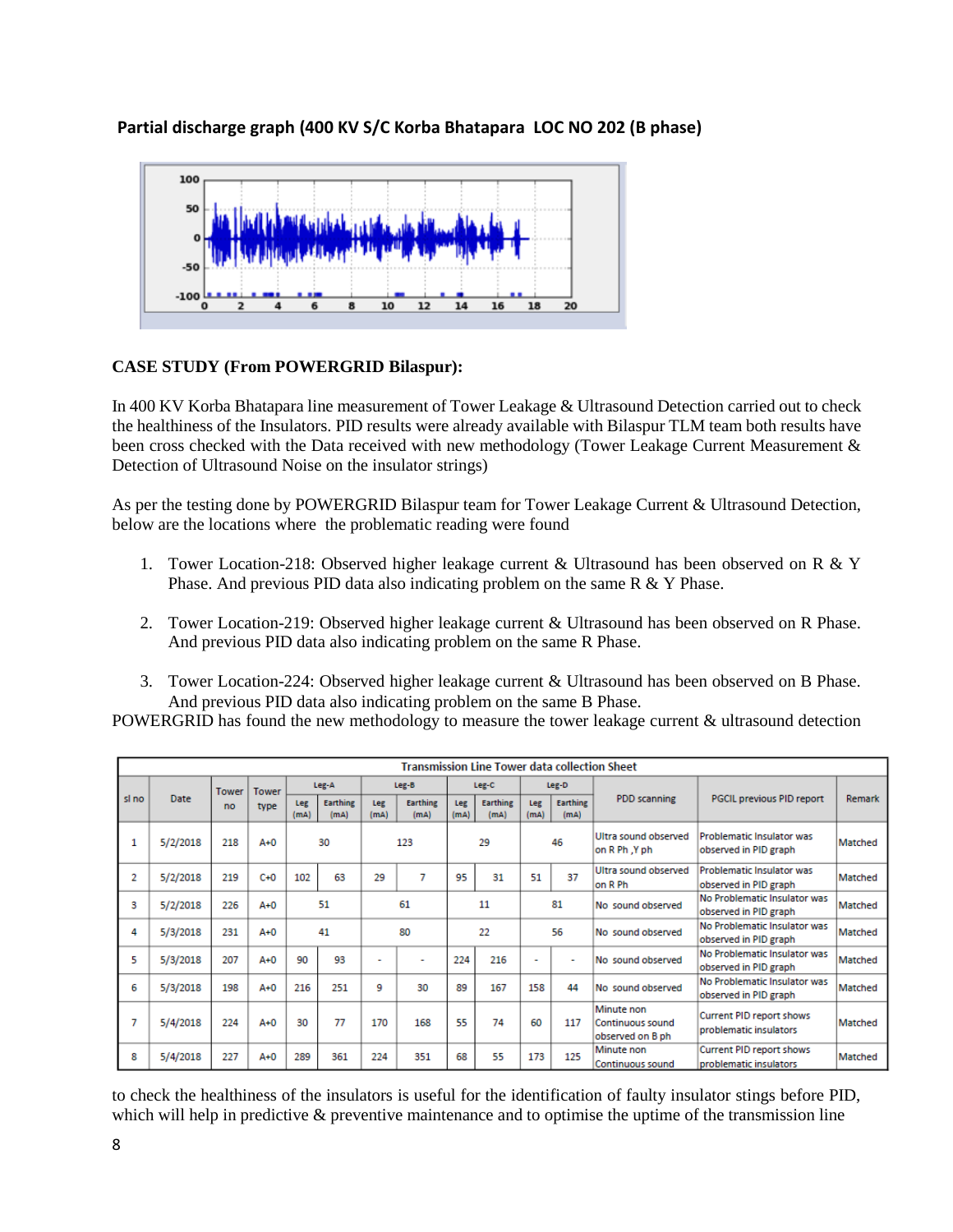### **Case study at PGCIL NR I**

# **Same results have also been checked for 220 KV and 400 KV transmission lines having polymer insulators and results are as below;**

| Tower | Line Name                   |       | Leakage Current in mA    | <b>Ultrasound Remarks</b> |                          |                |                                            |
|-------|-----------------------------|-------|--------------------------|---------------------------|--------------------------|----------------|--------------------------------------------|
| No    |                             | Leg-A | Leg-<br>B                | Leg-C                     | Leg-D                    | Total          |                                            |
| 4     | 400 kV KOTA-MERTA           | 55    | 89                       | 56                        | 49                       | 249            | No Ultrasound found                        |
| 3     | 400 kV KOTA-MERTA           | 33    | 47                       | 49                        | 40                       | 169            | No Ultrasound found                        |
| 21    | 220 kV RAPPB-DEBARI         | 24    | 32                       | 60                        | 78                       | 194            | No Ultrasound found                        |
| 21    | 220 kV RAPPB-CGH            | 77    | 70                       | 35                        | 56                       | 238            | No Ultrasound found                        |
| 21    | 400 kV RAPP-KOTA            | 140   | 20                       | 40                        | 40                       | 240            | No Ultrasound found                        |
| 23    | <b>400 kV RAPP-KANKROLI</b> | 6     | 60                       | 75                        | 118                      | 259            | No Ultrasound found                        |
| 22    | 400 kV RAPP-KANKROLI        | 120   | 160                      | 168                       | 169                      | 617            | Ultrasound found on<br>Y-phase CKT-II      |
| 14    | 400 kV RAPP-KANKROLI        | 113   | 110                      | 67                        | 120                      | 410            | Ultrasound found on<br>bottom phase CKT-I  |
| 15    | 400 kV RAPP-KANKROLI        | 26    | 97                       | 80                        | 85                       | 288            | No Ultrasound found                        |
| 16    | 400 kV RAPP-KANKROLI        | 110   | 60                       | 30                        | 180                      | 380            | Ultrasound found on<br>R-phase CKT I       |
| 17    | <b>400 kV RAPP-KANKROLI</b> | 30    | $\overline{\phantom{a}}$ | $\overline{\phantom{0}}$  | $\overline{\phantom{a}}$ | $\blacksquare$ | No Ultrasound found                        |
| 18    | 400 kV RAPP-KANKROLI        | 50    | 30                       | 70                        | 60                       | 210            | No Ultrasound found                        |
| 20    | 400 kV RAPP-KANKROLI        | 50    | 130                      | 110                       | 120                      | 410            | Ultrasound found on<br>R and Y phase CKT I |
| 21    | 400 kV RAPP-KANKROLI        | 30    | 20                       | 90                        | 50                       | 190            | No Ultrasound found                        |
| 6     | 400 kV RAPP-KANKROLI        | 70    | 60                       | 110                       | 40                       | 280            | No Ultrasound found                        |
| 5     | <b>400 kV RAPP-KANKROLI</b> | 20    | 60                       | 20                        | 50                       | 150            | No Ultrasound found                        |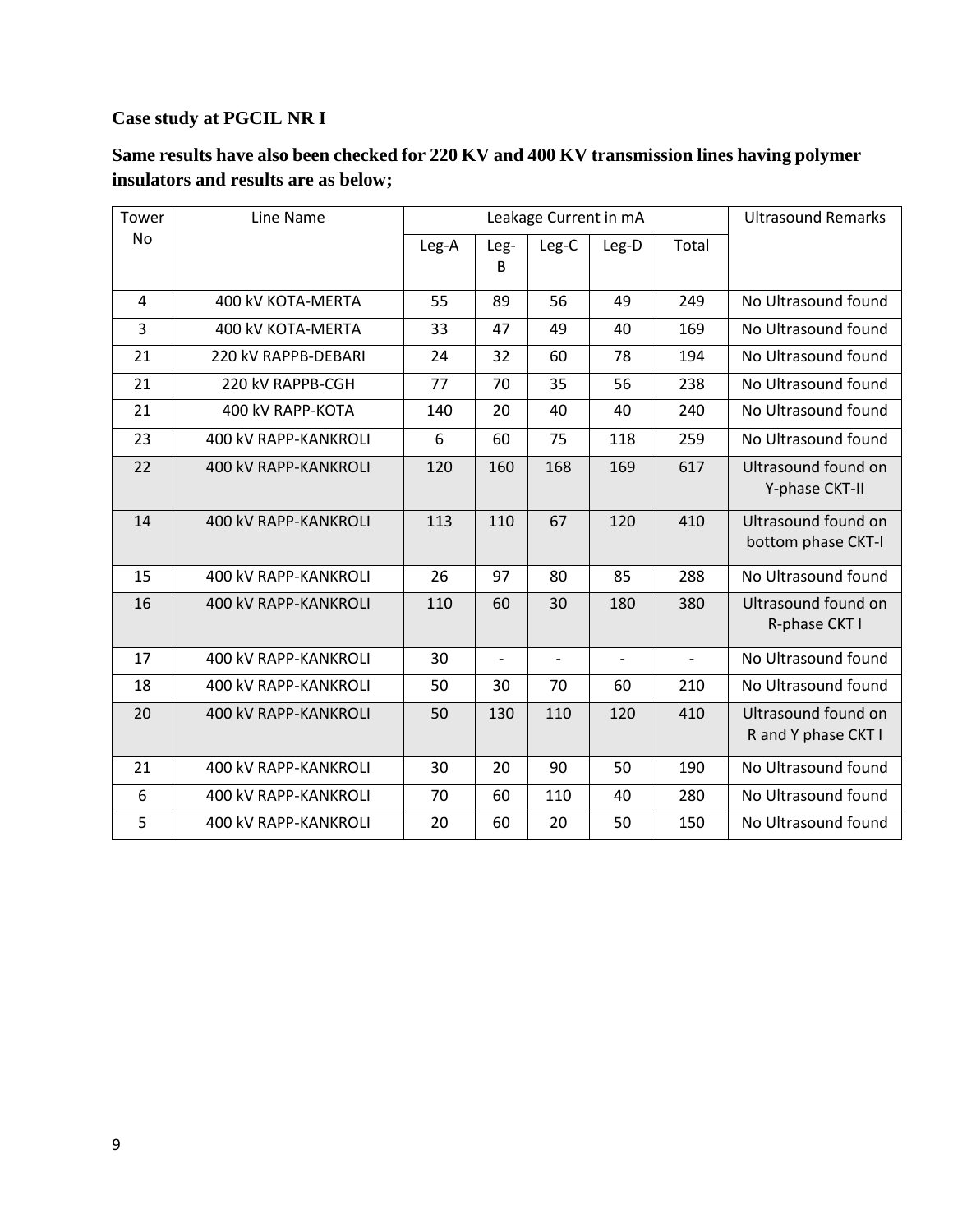# **Case study at PGCIL SR II**

| 400 kV NNTPS-ARYL Powergrid Transmission Line (Polymer Insulators) |                                                                                                                |                                                                           |     |     |     |                                                                                                                                                                                                    |  |  |  |  |  |  |  |
|--------------------------------------------------------------------|----------------------------------------------------------------------------------------------------------------|---------------------------------------------------------------------------|-----|-----|-----|----------------------------------------------------------------------------------------------------------------------------------------------------------------------------------------------------|--|--|--|--|--|--|--|
| Tower No.                                                          |                                                                                                                | Leakage Current Measurements in milli-Amp on 31 <sup>st</sup> August 2021 |     |     |     |                                                                                                                                                                                                    |  |  |  |  |  |  |  |
|                                                                    | Weak Insulator String scanned by (Ultra Sound<br>Total<br>Leg<br>Leg<br>Leg<br>Leg<br>B<br>D<br>detector)<br>A |                                                                           |     |     |     |                                                                                                                                                                                                    |  |  |  |  |  |  |  |
| 141                                                                | 46<br>98<br>125<br>124<br>393                                                                                  |                                                                           |     |     |     | B Phase ARYL Right side ckt 2<br>Y Phase ARYL Left side ckt 2<br>Y Phase NNTPS Right Side ckt 1<br>B Phase ARYL Right Side ckt 1<br>R Phase NNTPS Right Side ckt 1<br>R phase ARYL Left side ckt 2 |  |  |  |  |  |  |  |
| 166                                                                | 188                                                                                                            | 158                                                                       | 126 | 131 | 603 | B phase NNTPS Right Side ckt 2<br>Y Phase ARYL Right Side ckt 1<br>R phase ARYL Left Side ckt 1                                                                                                    |  |  |  |  |  |  |  |
| 167                                                                | 57                                                                                                             | 71                                                                        | 88  | 26  | 242 | No Weak Insulator Found                                                                                                                                                                            |  |  |  |  |  |  |  |

# **Case Study at PGCIL ER II**

| 400 kV Dual Circuit MLD-NPRN Transmission Line (Polymer Insulator) |     |     |       |     |       |                                                         |  |  |  |  |
|--------------------------------------------------------------------|-----|-----|-------|-----|-------|---------------------------------------------------------|--|--|--|--|
| Tower                                                              | Leg | Leg | Leg C | Leg | Total | Weak Insulator String scanned by (Ultra Sound detector) |  |  |  |  |
| No.                                                                | A   | B   |       | D   | mA    |                                                         |  |  |  |  |
| 1126                                                               | 28  | 45  | 120   | 8   | 201   | No Ultrasound Detected                                  |  |  |  |  |
| 1127                                                               | 59  | 19  | 41    | 69  | 188   | No Ultrasound Detected                                  |  |  |  |  |
| 1125                                                               | 4   |     | 27    | 30  | 68    | No Ultrasound Detected                                  |  |  |  |  |
| 1124                                                               | 144 | 28  | 153   | 32  | 357   | Ultrasound detected on Ckt-1 R phase                    |  |  |  |  |
| 1122                                                               | 36  | 11  | 28    | 14  | 89    | No Ultrasound Detected                                  |  |  |  |  |
| 1120                                                               | 22  | 13  | 23    | ┍   | 65    | No Ultrasound Detected                                  |  |  |  |  |
| 1119                                                               | 30  | 33  | 6     | 64  | 133   | No Ultrasound Detected                                  |  |  |  |  |